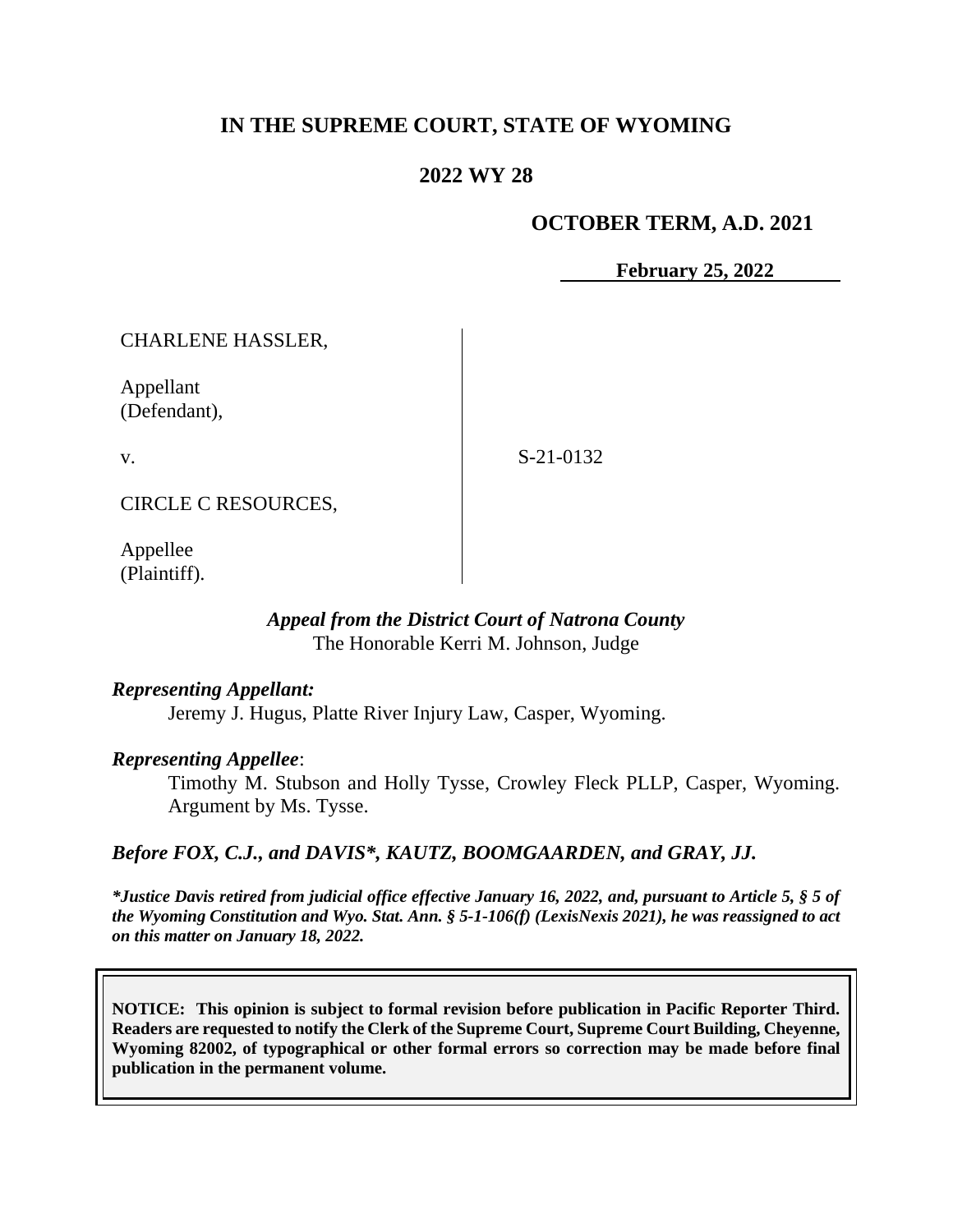#### **KAUTZ, Justice.**

[¶1] Circle C Resources sued its former employee, Charlene Hassler, for breach of a noncompete agreement. Ms. Hassler claimed the agreement was unenforceable and void as against public policy. The district court used the blue pencil rule to modify some of the restrictions in the noncompete agreement to make them reasonable (in the district court's opinion), ruled Ms. Hassler had breached the court-modified agreement, and granted summary judgment to Circle C. We conclude it is no longer tenable for courts to use the blue pencil rule to modify unreasonable noncompete agreements. Because Circle C's noncompete agreement with Ms. Hassler is unreasonable on its face, it is void in violation of public policy. We reverse and remand to the district court for entry of summary judgment in favor of Ms. Hassler.

#### **ISSUE**

[¶2] Ms. Hassler's initial arguments on appeal were primarily that Circle C did not prove her breach of the noncompete agreement was the proximate cause of its damages and the terms of the noncompete agreement were unreasonable, making it void in violation of public policy. We requested supplemental briefing from the parties on the appropriateness of using the blue pencil rule to revise noncompete agreements. In light of the arguments raised in that briefing, we conclude the dispositive issue in this case is whether the district court erred by using the blue pencil rule to modify the unreasonable terms in Circle C's noncompete agreement with Ms. Hassler.

#### **FACTS**

[¶3] Circle C provides day and residential habilitation services to disabled clients in Natrona and Converse counties. It is also authorized by the Wyoming Department of Health to provide services in Fremont, Weston, Laramie, Johnson, and Campbell counties. Circle C has a day habilitation facility in Casper where clients interact with each other and participate in activities. Circle C also engages employees to provide residential habilitation services to clients in the employees' homes.

[¶4] Circle C hired Ms. Hassler, a CNA, on March 17, 2015, to provide residential habilitation care in her home in Converse County for one of its long-term adult clients (hereinafter referred to as Client). At the time of her hire, Ms. Hassler signed Circle C's "Confidentiality and Noncompetition Agreement." The noncompete aspect of the agreement was set out in Section 2. Paragraph A of that section stated:

> A. Employee Conduct with Respect to Competitors. During the term of employee's employment by employer and for 24 months after the end of such employment, employee agrees that employee will not, without the prior written consent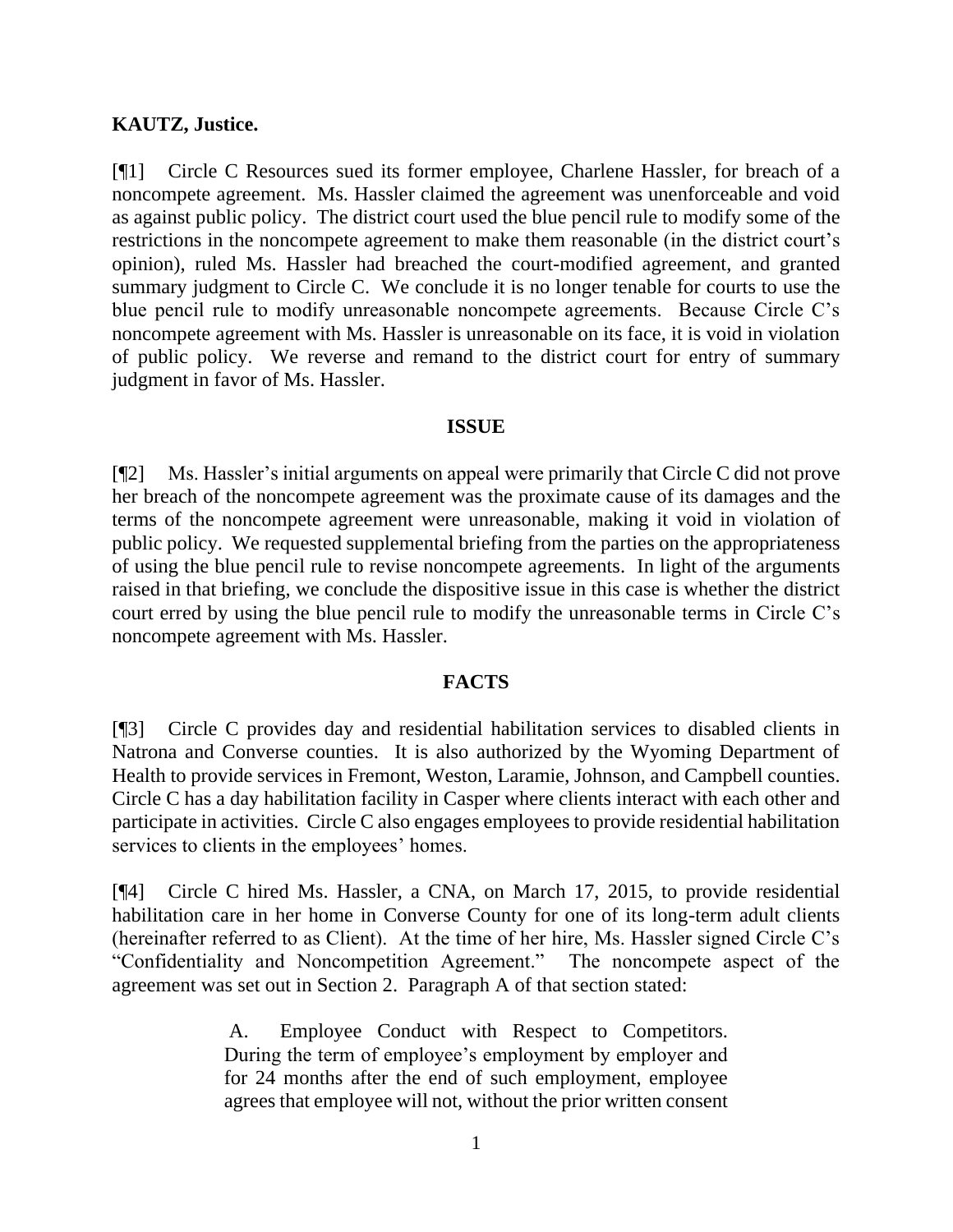of employer, directly or indirectly, whether as an employee, officer, director, independent contractor or service provider, consultant, stockholder, partner, or otherwise, engage in or assist others to engage in or have any interest in any business which competes with employer, or provide services themselves similar to the services provided by employer, or provide such services to any of employer's clients or customers (served by employer at any time during employee's term of employment with employer), in any geographic area in which employer markets or has marketed its services during the year preceding separation from employment. Such geographic area shall include, but not be limited to, the counties of Natrona, Converse, Fremont, Weston, Laramie, Johnson and Campbell in Wyoming, which employer and employee agree is the geographic area that employer presently services. Employee agrees that 24 months is a reasonable term for this agreement given the unique character of employer's business.

Paragraph B prohibited Ms. Hassler from soliciting Circle C's clients for 24 months after their employment relationship ended. Paragraph C stated:

> C. Maximum Restrictions of Time, Scope, and Geographic Area Intended. The parties agree and acknowledge that the time, scope and geographic area and other provisions of this agreement have been specifically negotiated by the parties, and employee specifically agrees that such time, scope, and geographic areas, and other provisions are reasonable under these circumstances. Employee further agrees that if, despite the express agreement of the parties to this agreement, a court should hold any portion of this agreement unenforceable for any reason, the maximum restrictions of time, scope, and geographic area reasonable under the circumstances, as determined by the court, will be substituted for the restrictions held unenforceable.

The noncompete agreement also listed remedies available to Circle C for an employee's breach of the agreement.

[¶5] Circle C trained Ms. Hassler for approximately one month before Client moved into her home. Client was nonverbal and required full-time habilitation care. Ms. Hassler's duties included waking, feeding, toileting, bathing, and dressing Client in the morning, transporting Client to and from Circle C's day habilitation facility in Casper, feeding Client dinner, engaging in activities with Client in the evening, and putting her to bed. Circle C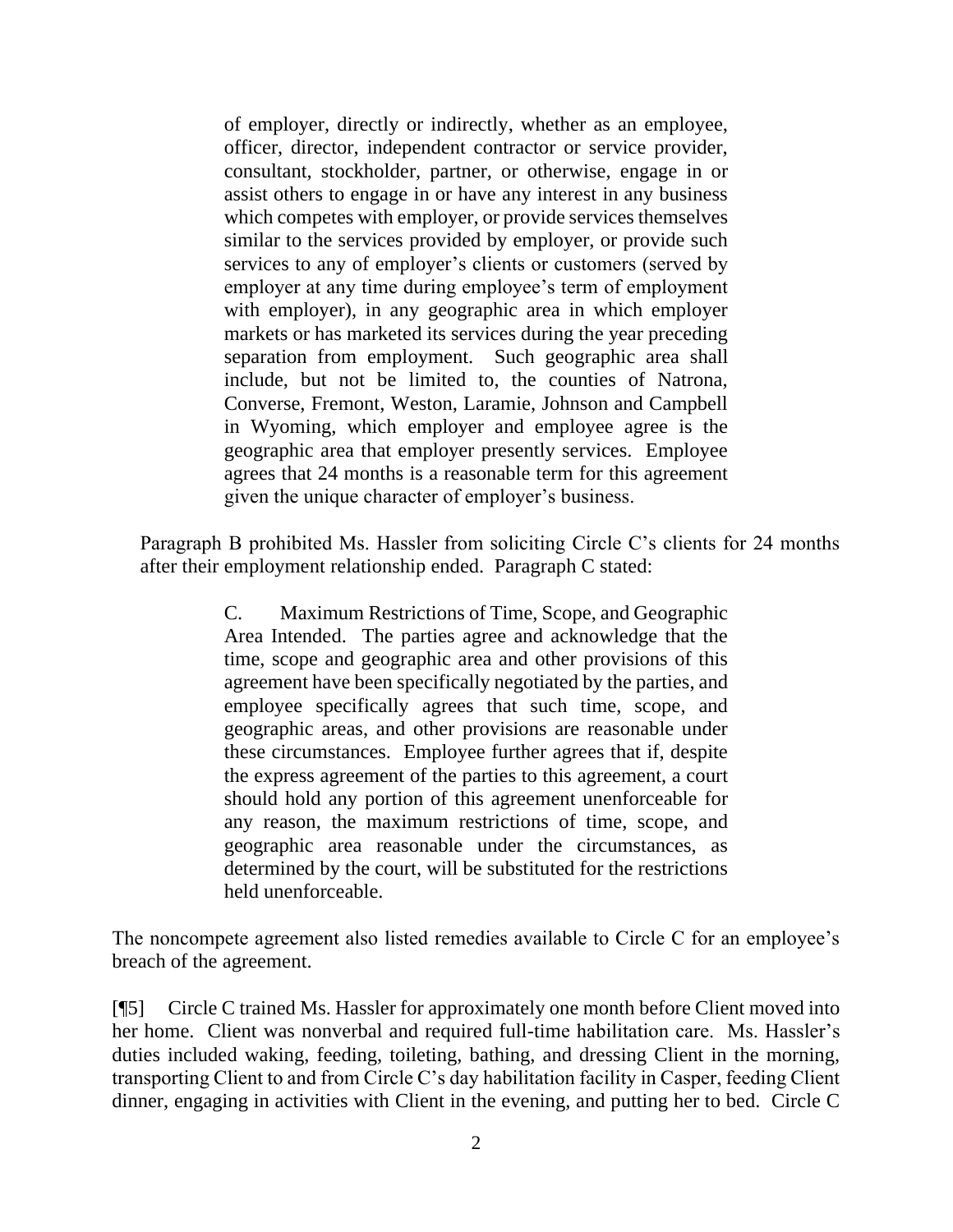was paid \$121,142.10 per year through Medicaid waiver programs for Client's residential habilitation services. Circle C, in turn, paid Ms. Hassler approximately \$26,400 per year, resulting in an annual net profit to Circle C of \$94,742.10.

[¶6] Client's mother, who was also her legal guardian, became dissatisfied with Circle C's day habilitation services and decided to find another provider. On January 7, 2017, Client's case manager<sup>1</sup> notified Circle C that Client was changing providers and Ms. Hassler was leaving its employ. Client remained in Ms. Hassler's home for residential habilitation services and transferred to another provider for day rehabilitation. While Ms. Hassler, with assistance from the case manager, worked to obtain her own Medicaid number so she could be a provider, Client's residential habilitation care was billed under another Medicaid provider. Ms. Hassler was paid significantly more by the new provider than she was by Circle C.

[¶7] On May 31, 2017, Circle C's attorney sent a letter to Ms. Hassler informing her that she was violating the noncompete agreement by soliciting and providing services to Client. Circle C demanded Ms. Hassler "cease and desist" her activities "for at least 12 consecutive months" or it would file suit to enjoin her from violating the agreement and to recover its damages. Although Ms. Hassler received her Medicaid number in July 2017, she responded to Circle C's demand letter by stating she would not "do paid service[]s starting 8-7-17" until the matter was resolved. Ms. Hassler stopped providing paid services to Client until August 2018, but Client continued to live in her home and she occasionally helped with Client's care. Ms. Hassler's husband and daughter cared for Client most of the time and were paid, through Medicaid, for their services.

[¶8] Circle C filed a complaint against Ms. Hassler in July 2019, seeking damages for breach of the noncompete agreement. Ms. Hassler answered the complaint asserting, among other things, the noncompete agreement was unenforceable and void as against public policy. Both parties moved for summary judgment, and the district court ruled in favor of Circle C. It decided the noncompete agreement was reasonable and enforceable if the geographical area subject to restriction was narrowed to include only Natrona and Converse counties and the duration of the restriction was changed from 24 to 12 months. Applying the blue pencil rule, the district court narrowed the restrictions accordingly. The district court concluded Circle C was damaged in the amount of its projected profit for the modified 12-month term of the agreement and granted judgment in its favor for \$94,742.10. Ms. Hassler appealed.

# **DISCUSSION**

 $1$  Although it is not entirely clear from the record, it appears the case manager worked with the Medicaid program.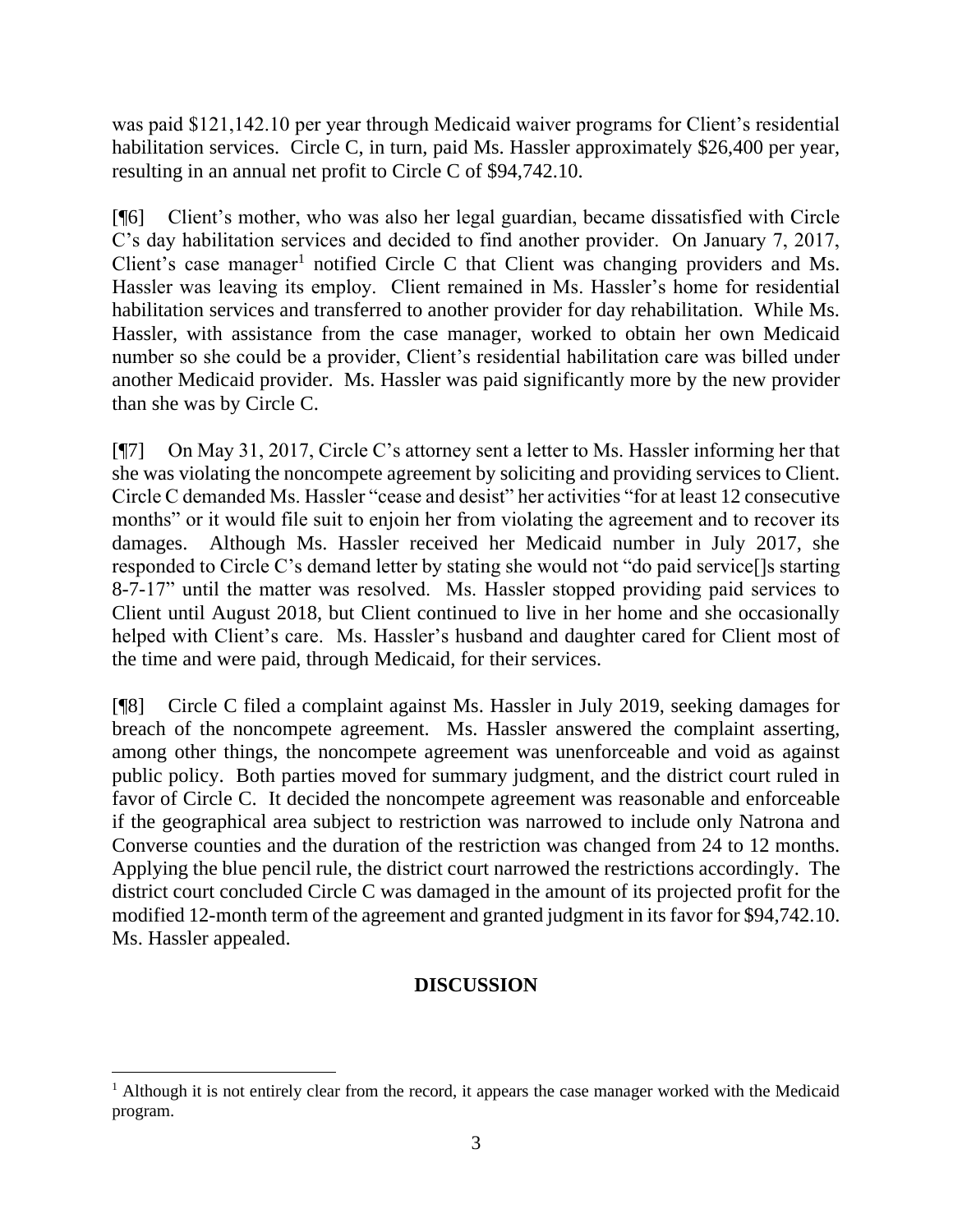[¶9] Ms. Hassler challenges the district court's summary judgment ruling that her noncompete agreement with Circle C, with modifications to its duration and geographical scope, was consistent with public policy and enforceable. She claims the district court should have granted judgment in her favor because, as a matter of law, the terms of the noncompete agreement were unreasonable, making it void as against public policy, and it was improper for the district court to revise the agreement to make it reasonable. Although Ms. Hassler moved for summary judgment in her favor, she did not originally assert unreasonableness of the noncompete agreement's duration and geographical restrictions as a basis for her motion. She did raise those claims in support of summary judgment in her response to our request for supplemental briefing about the blue pencil rule.

[¶10] We review a district court's summary judgment order de novo. *Gowdy v. Cook,*  2020 WY 3, ¶ 21, 455 P.3d 1201, 1206-07 (Wyo. 2020) (citing *Bear Peak Res., LLC v. Peak Powder River Res., LLC,* 2017 WY 124, ¶ 10, 403 P.3d 1033, 1040 (Wyo. 2017), and *Int'l Assoc. of Fire Fighters, Local Union No. 5058 v. Gillette/Wright/Campbell Cnty. Fire Protection Jt. Powers Bd.,* 2018 WY 75, ¶ 19, 421 P.3d 1059, 1064 (Wyo. 2018)). Interpretation of an unambiguous contract is a question of law subject to de novo review. *Miller v. Life Care Ctrs. of Am., Inc.,* 2020 WY 155, ¶ 18, 478 P.3d 164, 170 (Wyo. 2020) (citing *Kindred Healthcare Operating, Inc. v. Boyd,* 2017 WY 122, ¶¶ 12-13, 403 P.3d 1014, 1019 (Wyo. 2017)). Additionally, "[t]he reasonableness, in a given fact situation, of the limitations placed on a former employee by a covenant not to compete are determinations made by the court as a matter of law." *Hopper v. All Pet Animal Clinic, Inc.,* 861 P.2d 531, 542-43 (Wyo. 1993).

[¶ 11] Summary judgment is generally appropriate when "'the movant shows that there is no genuine dispute as to any material fact and the movant is entitled to judgment as a matter of law.'" *Gowdy*, ¶ 21, 455 P.3d at 1206 (quoting Wyoming Rule of Civil Procedure (W.R.C.P.) 56(a)). "'In most appeals from summary judgment, we either affirm the district court or reverse and remand for further proceedings. There are cases, however, in which we reverse and remand with instructions to the district court to enter summary judgment, or partial summary judgment, in favor of the unsuccessful party.'" *Questar Expl. & Prod. Co. v. Rocky Mountain Res., Inc.,* 2017 WY 10, ¶ 28, 388 P.3d 523, 530 (Wyo. 2017) (quoting *Leithead v. Am. Colloid Co*., 721 P.2d 1059, 1063-64 (Wyo. 1986)). Given our review of a summary judgment is de novo, W.R.C.P.  $56(f)(1)-(2)$  allows us to grant summary judgment to the nonmovant and "on grounds not raised by the parties" after giving them "notice and a reasonable time to respond." We gave the parties such notice when we requested supplemental briefing on the issue of whether Wyoming courts should continue to apply the blue pencil rule to cure unreasonable terms in noncompete agreements.

[¶12] To determine the validity of the noncompete agreement between Circle C and Ms. Hassler, we start with a general discussion of contract law and noncompete agreements. Competent parties have the right to freely contract. *Nuhome Invs., LLC v. Weller,* 2003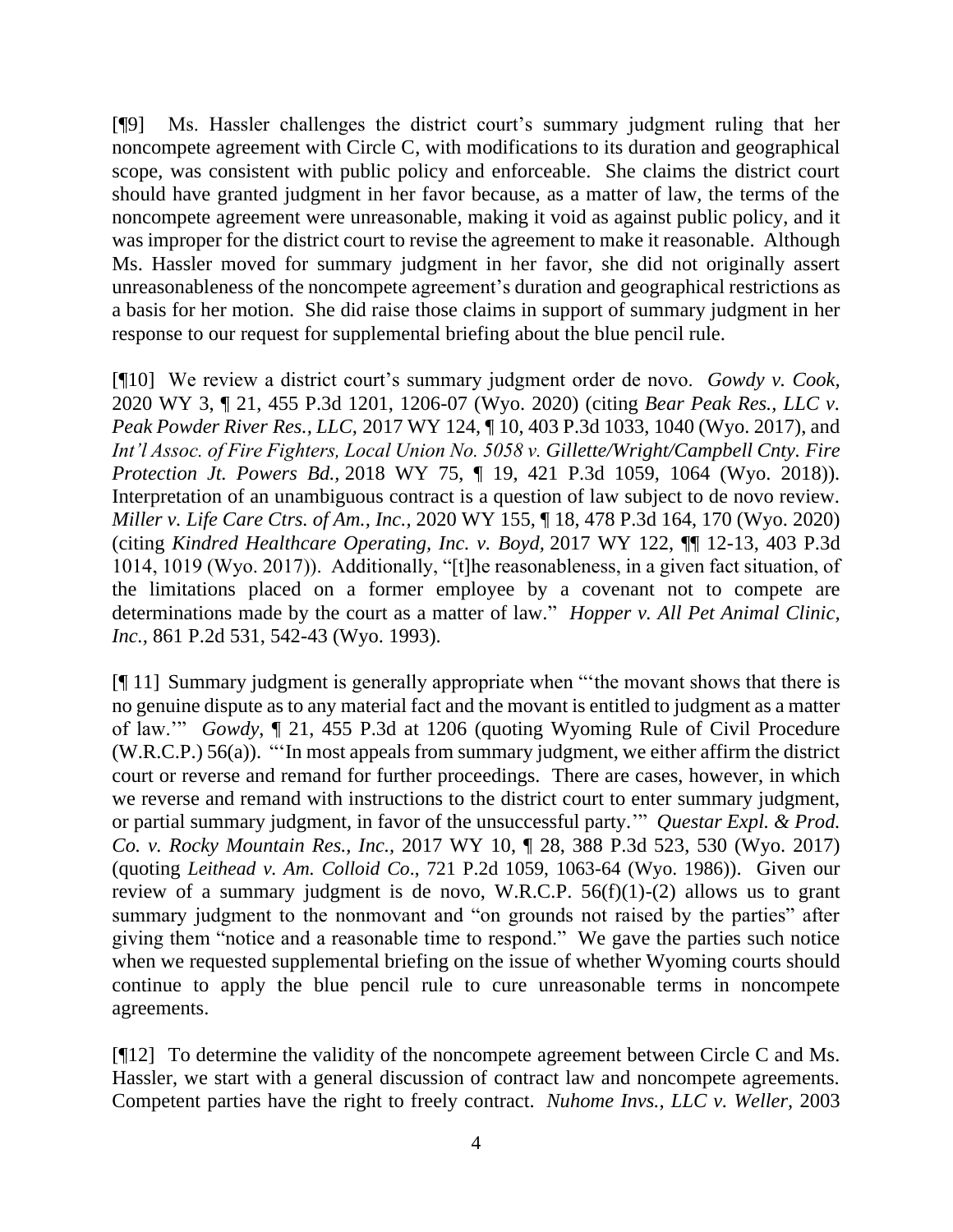WY 171, ¶ 8, 81 P.3d 940, 944 (Wyo. 2003). *See also, Roussalis v. Wyo. Med. Ctr., Inc.,* 4 P.3d 209, 245 (Wyo. 2000) (recognizing the right of persons to freely enter into contracts). The role of the courts is to interpret contracts consistent with the parties' intent at the time of execution. *P&N Invs., LLC v. Frontier Mall Assocs., LP,* 2017 WY 62, ¶ 10, 395 P.3d 1101, 1104 (Wyo. 2017) (The court's "'ultimate goal when interpreting a contract is to discern the intention of the parties to the document.'" (quoting *Comet Energy Servs., LLC v. Powder River Oil & Gas Ventures, LLC,* 2008 WY 69, ¶ 6, 185 P.3d 1259, 1261 (Wyo. 2008) (other citation and some quotation marks omitted)). Courts generally enforce contracts as written, *James v. Taco John's Int'l, Inc.,* 2018 WY 96, ¶ 12, 425 P.3d 572, 577-78 (Wyo. 2018), and "'are not at liberty to rescue parties from the consequences of a poorly made bargain or a poorly drafted agreement by rewriting a contract under the guise of construing it.'" *Four B Props., LLC v. Nature Conservancy,* 2020 WY 24, ¶ 56, 458 P.3d 832, 846 (Wyo. 2020) (quoting *In re CDR,* 2015 WY 79, ¶ 30, 351 P.3d 264, 270-71 (Wyo. 2015)).

[¶13] However, contracts contrary to public policy are not "'recognized by the court, and the parties to the contract are left as the court finds them.'" *Retz v. Siebrandt*, 2008 WY 44, ¶ 16, 181 P.3d 84, 90 (Wyo. 2008) (quoting *Tate v. Mountain States Tel. & Tel. Co.*, 647 P.2d 58, 61 (Wyo. 1982)). Instead of revising an agreement to make it consistent with public policy, we typically declare it void. *See, e.g., Century Surety Co. v. Jim Hipner, LLC,* 2016 WY 81, ¶ 20, 377 P.3d 784, 792 (Wyo. 2016) (insurance contract against public policy was "illegal and void" (citation omitted)); *Combs v. Sherry-Combs,* 865 P.2d 50, 54 (Wyo. 1993) (postnuptial agreement providing for a divorce by termination of contract was void as against public policy); *Hede v. Gilstrap,* 2005 WY 24, ¶ 24, 107 P.3d 158, 168 (Wyo. 2005) (agreement giving a biological grandparent visitation rights after the child was adopted violated public policy and was void (citing *Matter of Adoption of RDS,* 787 P.2d 968, 970-71 (Wyo. 1990)).

[¶14] When considering the enforceability of agreements not to compete, the court must balance competing principles – the public's interest in free competition and trade, the parties' freedom to contract, and the employee's freedom to work. *See Hopper,* 861 P.2d at 539. "[S]ound public policy encourages employees to seek better jobs from other employers or to go into business for themselves." *Ridley v. Krout,* 63 Wyo. 252, 180 P.2d 124, 127 (1947) (citations and quotation marks omitted). Contracts which hinder them from doing so are "'strictly construed and rigidly scanned and are declared void unless necessary for the reasonable protection of the employer.'" *Malave v. W. Wyo. Beverages, Inc.,* 2022 WY 14, ¶ 9, \_\_\_ P.3d \_\_\_\_ (Wyo. 2022) (quoting *Brown v. Best Home Health & Hospice, LLC,* 2021 WY 83, ¶ 10, 491 P.3d 1021, 1027 (Wyo. 2021)) (other citation omitted). *See also, Hopper,* 861 P.2d at 539 (the common law policy against contracts that restrain trade is firmly established (citing Restatement (Second) of Contracts §§ 185-188 (1981) (Introductory Note at 35) and *Dutch Maid Bakeries v. Schleicher,* 58 Wyo. 374, 131 P.2d 630, 634 (1942))). Although an employer may use a noncompete agreement to protect itself from improper and unfair competition by a former employee, it "'is not entitled to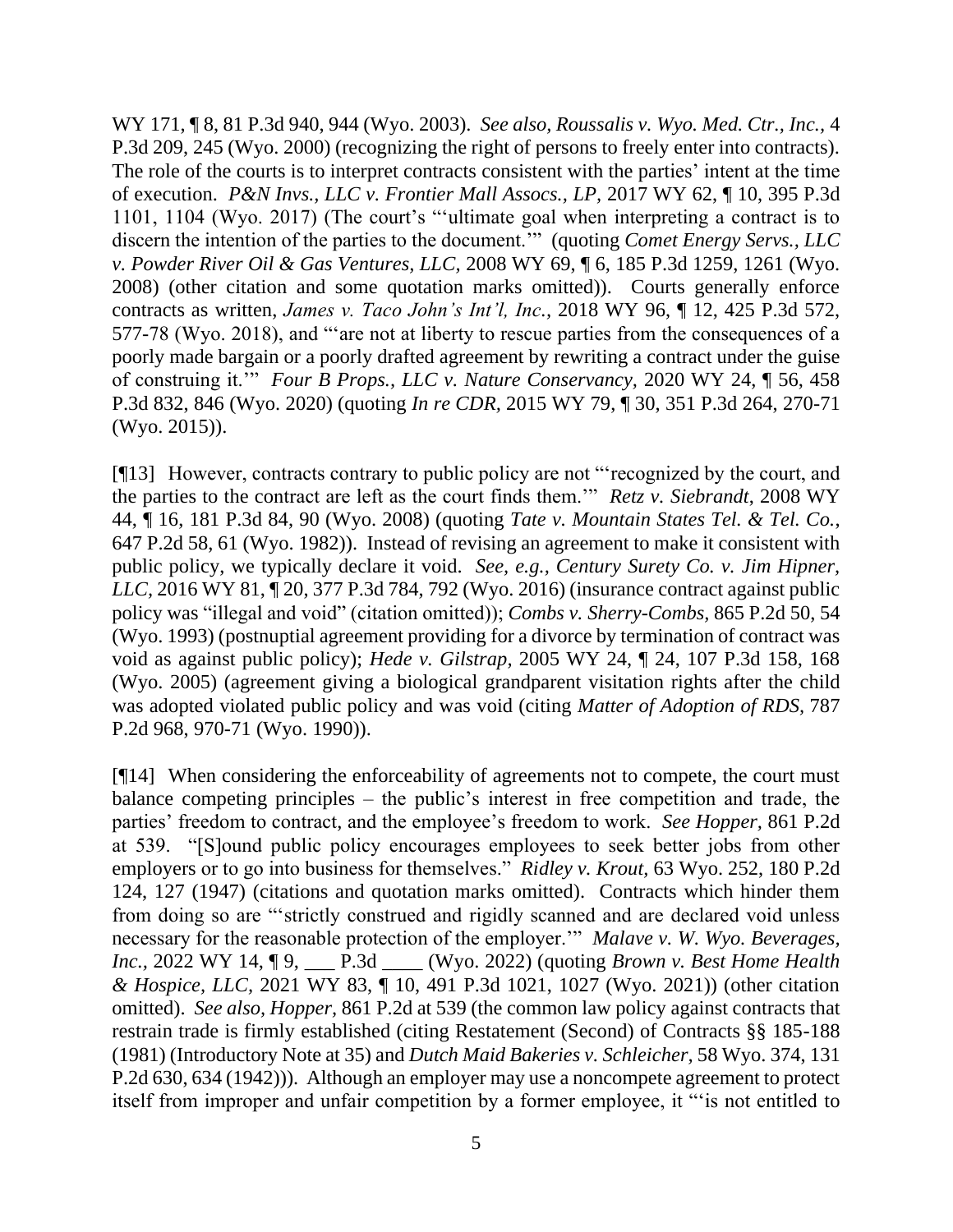protection from ordinary competition.'" *Brown*, ¶ 26, 491 P.3d at 1031 (quoting *Hopper,*  861 P.2d at 539).

[¶15] To be enforceable, a noncompete agreement must be (1) in writing; (2) part of a contract of employment; (3) based on reasonable consideration; (4) reasonable in duration and geographical limitations; and (5) not against public policy. *Hopper,* 861 P.2d at 540. Because a noncompete agreement is a restraint on trade it "'is prima facie invalid,'" as a violation of public policy. *Brown,* ¶ 10, 491 P.3d at 1027 (quoting *Ridley*, 180 P.2d at 128). *See also, DeSantis v. Wackenhut Corp.*, 793 S.W.2d 670, 681 (Tex. 1990) ("An agreement not to compete is in restraint of trade and . . . unenforceable on grounds of public policy unless it is reasonable."). To overcome the presumption, "'it is incumbent on the [employer] to prove that there existed some special circumstances which rendered [the restraint on trade] reasonably necessary for the protection of the [employer's] business." *Brown,* ¶ 10, 491 P.3d at 1027 (quoting *Ridley,* 180 P.2d at 129). *See also, Malave,* ¶ 9, \_\_\_ P.3d at \_\_\_\_ (the employer has the burden of overcoming the presumption its noncompete agreement is invalid). In other words, the employer must show the restraint on the employee's employment options is necessary to protect the employer's legitimate business interests. *Brown,* ¶ 26, 491 P.3d at 1030-31 (citing *Hopper,* 861 P.2d at 539, and *Tench v. Weaver,* 374 P.2d 27, 29 (Wyo. 1962)).

[¶16] When courts encounter unenforceable restrictions on trade, they have taken three approaches:

> (1) the "all or nothing" approach, which would void the restrictive covenant entirely if any part is unenforceable, (2) the "blue pencil" approach, which enables the court to enforce the reasonable terms provided the covenant remains grammatically coherent once its unreasonable provisions are excised, and (3) the "partial enforcement" [or liberal blue pencil] approach, which reforms and enforces the restrictive covenant to the extent it is reasonable, unless the "circumstances indicate bad faith or deliberate overreaching" on the part of the employer.

*Skaf,* ¶ 44, 495 P.3d at 902 (quoting *Ferrofluidics Corp. v. Advanced Vacuum Components, Inc.*, 968 F.2d 1463, 1469 (1<sup>st</sup> Cir. 1992), and *Durapin, Inc. v. Am. Prods., Inc.*, 559 A.2d 1051, 1058 (R.I. 1989)) (emphasis omitted).

[¶17] Prior to *Hopper,* noncompete agreements with unreasonable terms were unenforceable in Wyoming. *Hopper,* 861 P.2d at 545 (citing Restatement of Contracts (First) § 518 (1932); *Tench,* 374 P.2d at 29; *Ridley,* 180 P.2d. at 133; and *Dutch Maid Bakeries*, 131 P.2d at 636).In *Hopper*, we adopted the third approach to unreasonable noncompete agreements. *Hopper*, 861 P.2d at 545-46. Known as the partial enforcement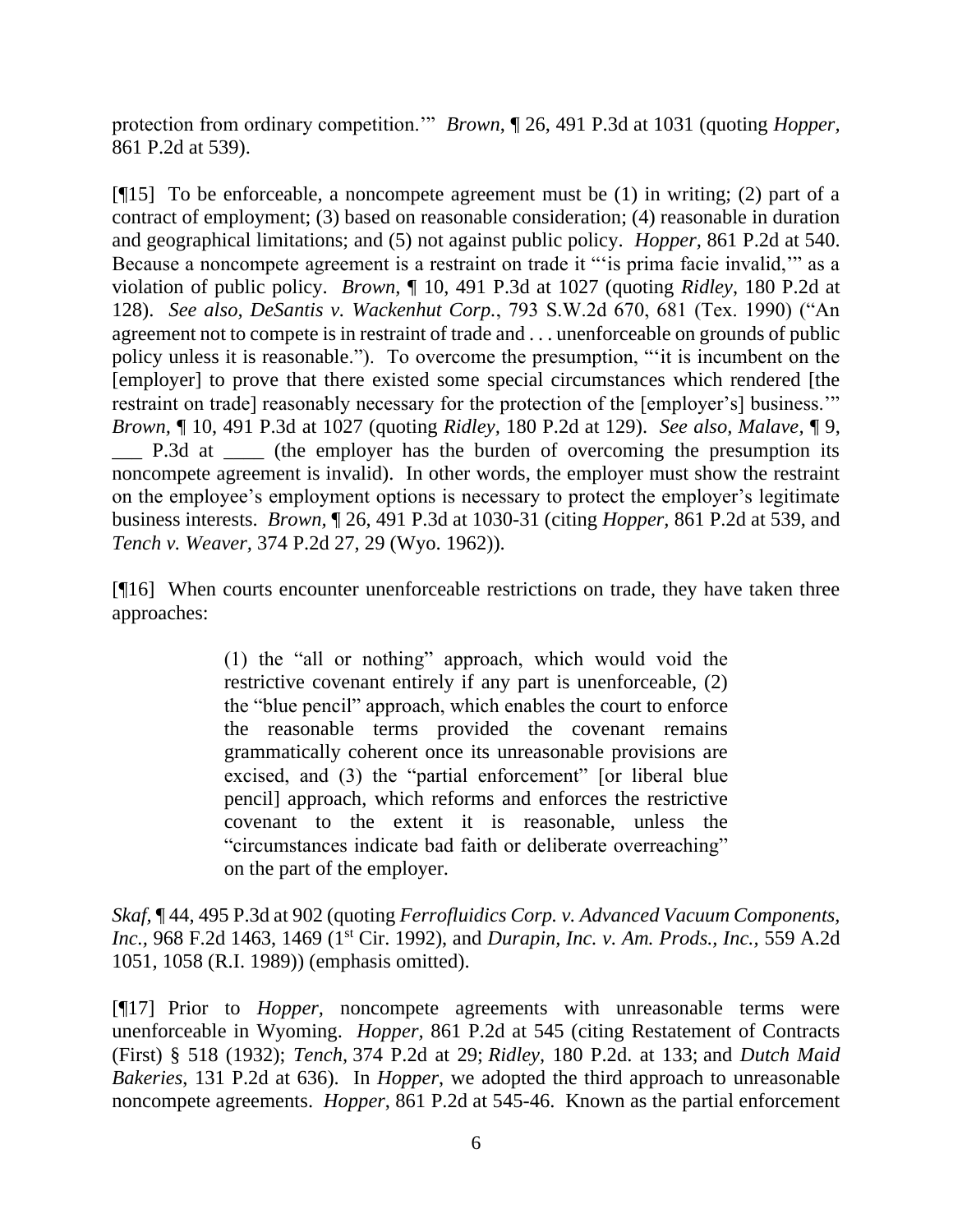approach or the liberal blue pencil rule, courts may narrow the terms of noncompete agreements to make them reasonable. *Skaf,* ¶ 44, 495 P.3d at 902 (Wyoming has adopted the partial enforcement approach to allow modification of unreasonable restrictions (citing *Reddy v. Cmty. Health Found. of Man*, 171 W.Va. 368, 298 S.E.2d 906, 915 (1982)); Griffin Toronjo Pivateau, *Putting the Blue Pencil Down: An Argument for Specificity in Noncompete Agreements*, 86 Neb.L.Rev. 672, 682 (2008) [hereinafter Pivateau] (the liberal form of the blue pencil rule permits "a court to rewrite an overbroad non-competition agreement to reasonably limit the restrictions found in the agreement").

[¶18] Although the liberal blue pencil rule departs from black letter law which prohibits courts from enforcing contracts in violation of public policy or reforming parties' poorly drafted contracts,

> [w]e believe[d] the ability to narrow the term of a covenant not to compete and enforce a reasonable restraint permit[ed] public policy to be served in the most effective manner. Businesses function through the efforts of dedicated employees who provide the services and build the products desired by customers. Both the employer and the employee invest in success by expressing a commitment to one another in the form of a reasonable covenant not to compete. For the employer, this commitment may mean providing the employee with access to trade secrets, customer contacts or special training. These assets of the business are entitled to protection. For the employee, who covenants as part of a bargained for exchange, the covenant provides notice of the limits both parties have accepted in their relationship. The employee benefits during his tenure with the employer by his or her greater importance to the organization as a result of the exposure to the trade secrets, customer contacts or special training. When the employer-employee relationship terminates, a reasonable covenant not to compete then avoids unfair competition by the employee against the former employer and the specter, which no court would enforce, of specific performance of the employment agreement. When the parties agree to terms of a covenant, one of which is too broad, the court is permitted to enforce a narrower term which effectuates these public policy goals without arbitrarily invalidating the entire agreement between the parties and creating an uncertain business environment. In those instances where a truly unreasonable covenant operates as a restraint of trade, it will not be enforced.

*Hopper,* 861 P.2d at 546-47.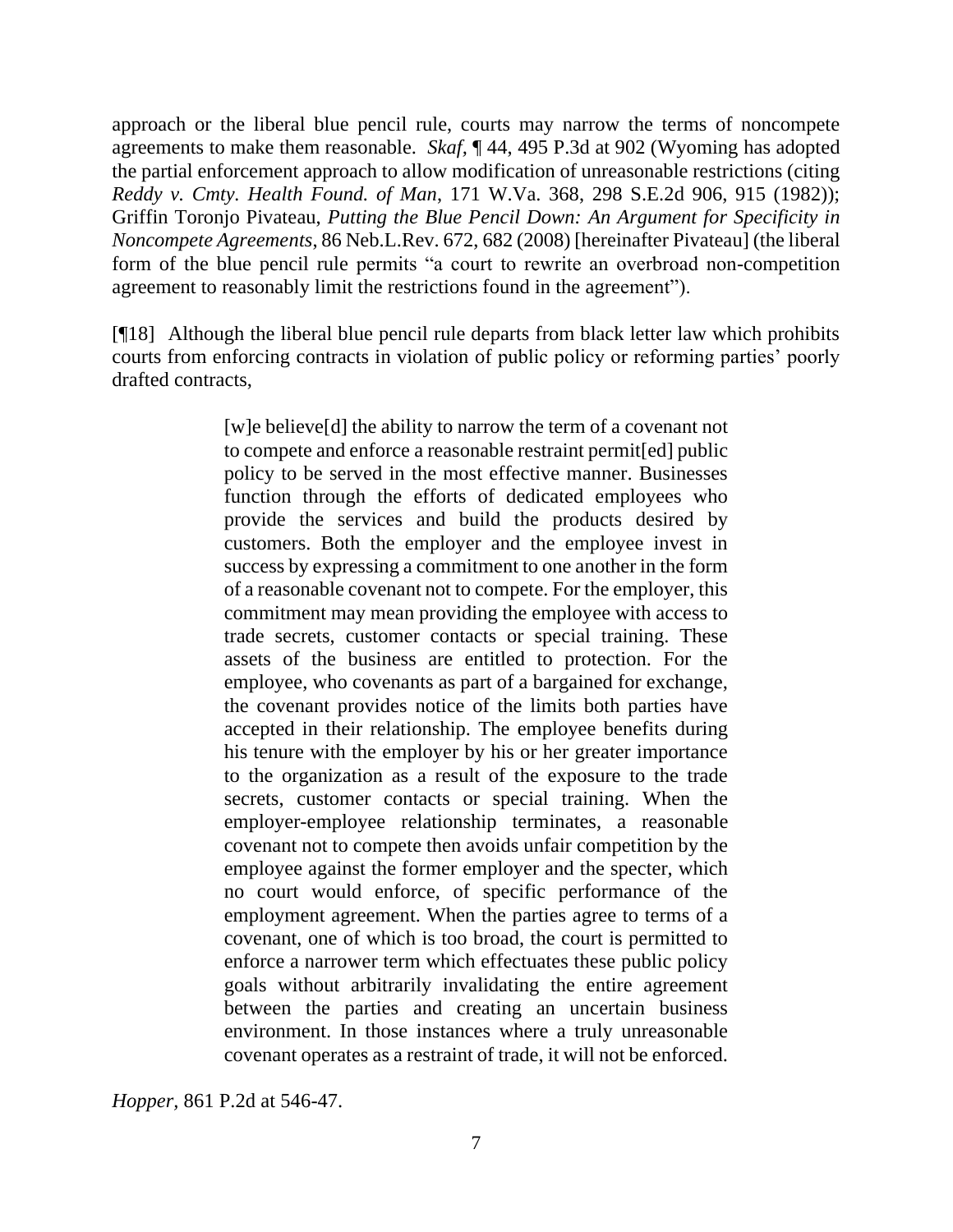[¶19] The jurisprudential doctrine of *stare decisis* generally bids us to follow our precedent.

> We consider the doctrine of *stare decisis* to be an important principle which furthers the "evenhanded, predictable, and consistent development of legal principles, fosters reliance on judicial decisions, and contributes to the actual and perceived integrity of the judicial process."

> Nevertheless, we should be willing to depart from precedent when it is necessary "to vindicate plain, obvious principles of law and remedy continued injustice." When precedential decisions are no longer workable, or are poorly reasoned, we should not feel compelled to follow precedent. *Stare decisis* is a policy doctrine and should not require automatic conformance to past decisions.

*McCallister v. State ex rel. Dept. of Workforce Servs.,* 2019 WY 47, ¶ 21, 440 P.3d 1078, 1084 (Wyo. 2019) (quoting *State ex rel. Wyo. Workers' Comp. Div. v. Barker,* 978 P.2d 1156, 1161 (Wyo. 1999), and *Goodrich v. Stobbe,* 908 P.2d 416, 420 (Wyo. 1995)).

[¶20] In light of the doctrine of *stare decisis,* the district court logically followed *Hopper*  and reformed the duration and geographical terms of Circle C's noncompete agreement with Ms. Hassler to make the agreement reasonable. However, we now question whether the legal and policy principles cited in *Hopper* as justification for the liberal blue pencil rule hold true. Since *Hopper,* we have not used, or affirmed a district court's use of, the liberal blue pencil rule. In fact, *Skaf* is the only other case where we have discussed the rule in any depth. There, we reversed the district court's confirmation of an arbitration decision that significantly revised a noncompete agreement between Dr. Skaf and his former medical practice. *Skaf,* ¶¶ 43, 50, 495 P.3d at 901, 903. Using the liberal blue pencil rule, the arbitration panel changed two aspects of the scope of Dr. Skaf's medical practice prohibited by the noncompete agreement and the geographical restriction of the agreement. *Id*., ¶ 43, 495 P.3d at 901. We said the liberal blue pencil rule did not "allow the court or arbitrator to rewrite a contract to create a new agreement for the parties in order to uphold a non-compete covenant." *Id.,* ¶ 44, 495 P.3d at 902. *See also, Reddy,* 298 S.E.2d at 915 ("No court should trouble itself to rewrite an inherently unreasonable covenant to bring the covenant within the rule of reason."). Thus, the arbitration panel's decision, which rewrote "three of four restrictions in the covenant resulting in wholesale contract revision," was erroneous. *Id.,* ¶ 47, 495 P.3d at 903.

[¶21] Because the arbitration panel's actions in *Skaf* were outside its authority under the liberal blue pencil rule adopted by *Hopper,* we did not need to examine the continued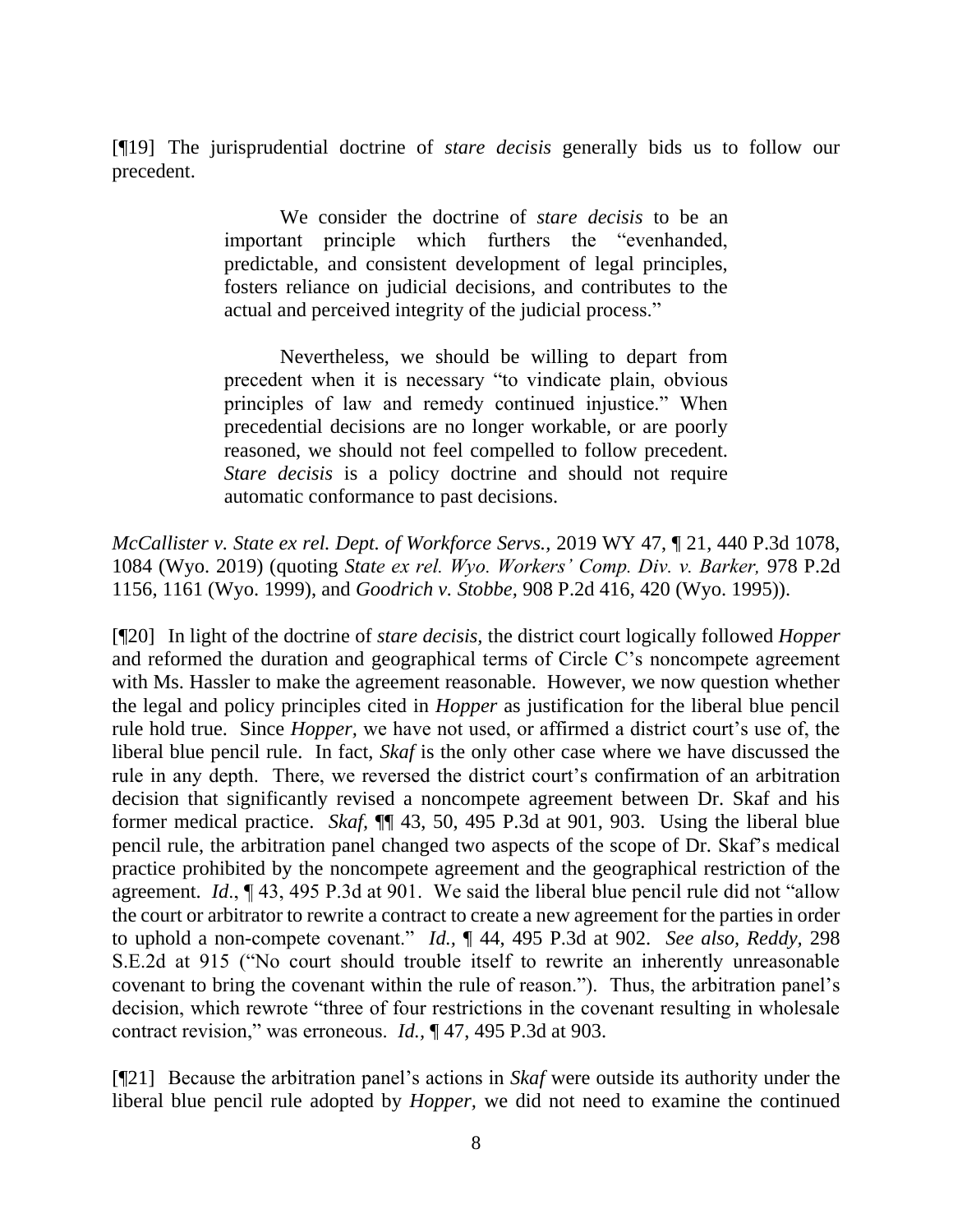validity of the rule. However, Justice Davis's special concurrence addressed the wisdom of continuing to allow courts (or other decision makers) to rewrite noncompete agreements to make them reasonable and, thus, enforceable*. Skaf,* ¶¶ 51-58, 495 P.3d at 903-05 (Davis, J., specially concurring). The concurring opinion agreed with the resolution of *Skaf* in light of the narrow standard of review for arbitration awards, but stated that, in an appropriate case, the blue pencil rule should be eliminated. *Skaf,* ¶ 51, 495 P.3d at 903. This is an appropriate case.

[¶22] By allowing a court to reform an agreement that otherwise would be void as a violation of public policy, the liberal blue pencil rule strays from the rational and well established black letter rules of contract interpretation and enforcement discussed above. The blue pencil rule was intended to be a tool to prevent former employees from unfairly competing with employers who had provided them valuable information and training and to promote certainty in the business environment. *Hopper,* 861 P.2d at 546-47. However, in practice, the rule places an unfair burden on employees and creates uncertainty in business relationships*.* 

[¶23] At the time of hire and execution of a noncompete agreement, the scales generally weigh in favor of the employer who holds a superior bargaining position and is the drafter of the noncompete agreement. *Golden Rd. Motor Inn, Inc. v. Islam,* 132 Nev. 476, 376 P.3d 151, 157-58 (2016), *superseded by statute as stated in Paws Up Ranch, LLC v. Martin,*  463 F.Supp.3d 1160, 1164-65 (D. Nev. 2020)*. See also, Hopper,* 861 P.2d at 540 (referencing the inequality of bargaining power in employment agreements); *Star Direct, Inc. v*. *Dal Pra,* 319 Wis.2d 274, 767 N.W.2d 898, 924 (2009) (recognizing employees generally hold a weaker position in the employment bargaining process).The liberal blue pencil rule further tips the scales toward employers by encouraging them to draft noncompete agreements with overly broad and unreasonable trade restraints. *Streiff v. Am. Family Mut. Ins. Co.,* 118 Wis.2d 602, 348 N.W.2d 505, 509 (1984) (the liberal blue pencil rule "tends to encourage employers possessing bargaining power superior to that of the employees to insist upon unreasonable and excessive restrictions, secure in the knowledge that the promise will be upheld in part, if not in full").

[¶24] When challenged, the employer gets the benefit of the court redrafting the agreement to make it reasonable. *Golden Rd. Motor Inn,* 376 P.3d at 158; Pivateau*,* 86 Neb.L.Rev. at 689-90.The employer receives what "amounts to a free ride on a contractual provision that the employer is . . . aware would never be enforced." Pivateau*,* 86 Neb.L.Rev. at 689-90. "'[T]his smacks of having one's employee's cake[] and eating it too.'" *Richard P. Rita Pers. Servs. Int'l, Inc. v. Kot*, 229 Ga. 314, 191 S.E.2d 79, 81 (Ga. 1972) (quoting Harlan M. Blake, *Employee Agreements Not to Compete*, 73 Harv. L. Rev. 625, 683 (1960) [hereinafter referred to as Blake]). *See also, Reddy*, 298 S.E.2d at 914-15 (in rejecting the liberal blue pencil rule, the West Virginia Supreme Court reasoned it "will necessarily encourage employers to draft overly broad agreements in the belief that . . . if they [are challenged], the terms will simply be judicially narrowed").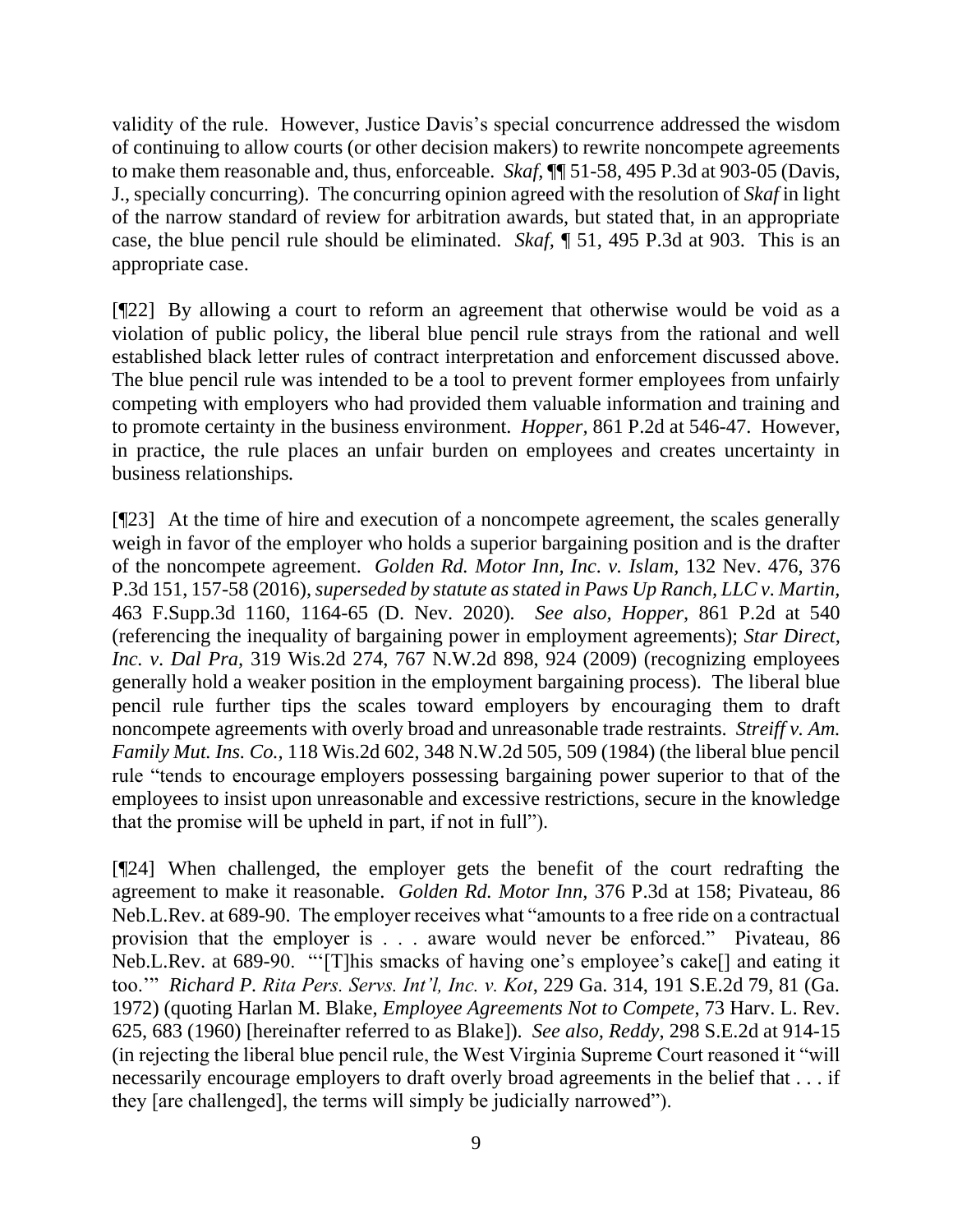[¶25] In this case*,* Circle C included Paragraph C in the noncompete agreement which specifically contemplated court intervention to redraft the agreement if its terms overstepped the bounds of reasonable trade restrictions. That is not a proper use of judicial resources or a proper role for judges. As the Colorado court of appeals stated, "[i]t is not the function of a court to write or rewrite contracts for parties to enable enforcement of a contract that, as written, violates the public policy of the state." *23 LTD v. Herman,* 457 P.3d 754, 759 (Colo. Ct. App. 2019) (citing *Bayly, Martin & Fay, Inc. v. Pickard*, 780 P.2d 1168, 1175 (Okla. 1989)).

> [T]he court is not a party to the agreement, and the parties have no power or authority to enlist the court as their agent. Thus, parties to an employment or noncompete agreement cannot contractually obligate a court to blue pencil noncompete provisions that it determines are unreasonable.

*Id. See also, Rector-Phillips-Morse, Inc. v. Vroman,* 253 Ark. 750, 489 S.W.2d 1, 4 (1973) ("We are firmly convinced that parties are not entitled to make an agreement, as these litigants have tried to do, that they will be bound by whatever contract the courts may make for them at some time in the future."). *But see, Duong v. Fieldsen Hanson Isaacs Miyada Robison Yeh, Ltd.,* 478 P.3d 380, 381 (Nev. 2020) (courts are permitted to "blue pencil" an unreasonable noncompetition agreement if the agreement specifically allows it).

[¶26] The tendency of employers to draft overly broad covenants "exercise[s] an *in terrorem* effect on employees who respect their contractual obligations and on competitors who fear legal complications if they employ a covenantor," thereby interfering with "the mobility of untold numbers of employees." Blake, 73 Harv. L. Rev. at 682-83. *See also, Reddy*, 298 S.E.2d at 914 (employers draft overly broad noncompete "agreements in the belief that most employees will not challenge" them). An overly broad noncompete agreement dissuades employees from leaving a job for a better opportunity. *Del. Elevator, Inc. v. Williams,* 2011 WL 1005181, \*10 (Ch. Ct. Del. 2011). *See also, Valley Med. Specialists v. Farber,* 194 Ariz. 363, 982 P.2d 1277, 1286 (Ariz. 1999) (en banc) ("For every agreement that makes its way to court, many more do not. Thus, the words of the covenant have an *in terrorem* effect on departing employees."). An employee subject to a noncompete agreement "may pass up a competing job offer (or the rival employer might not make the offer in the first place) if the existence of the [agreement] suggests that there is risk of a lawsuit." *Del. Elevator,* 2011 WL 1005181, \*10 (citation omitted).This result is directly contrary to the public policy espoused in our precedent which "'encourages employees to seek better jobs from other employers or to go into business for themselves.'" *Brown,* ¶ 10, 491 P.3d at 1027 (quoting *Ridley,* 180 P.2d at 127).

[¶27] Furthermore, the liberal blue pencil rule, with its specter of eventual court intervention, means neither employers nor employees can rely, with any assurance, on the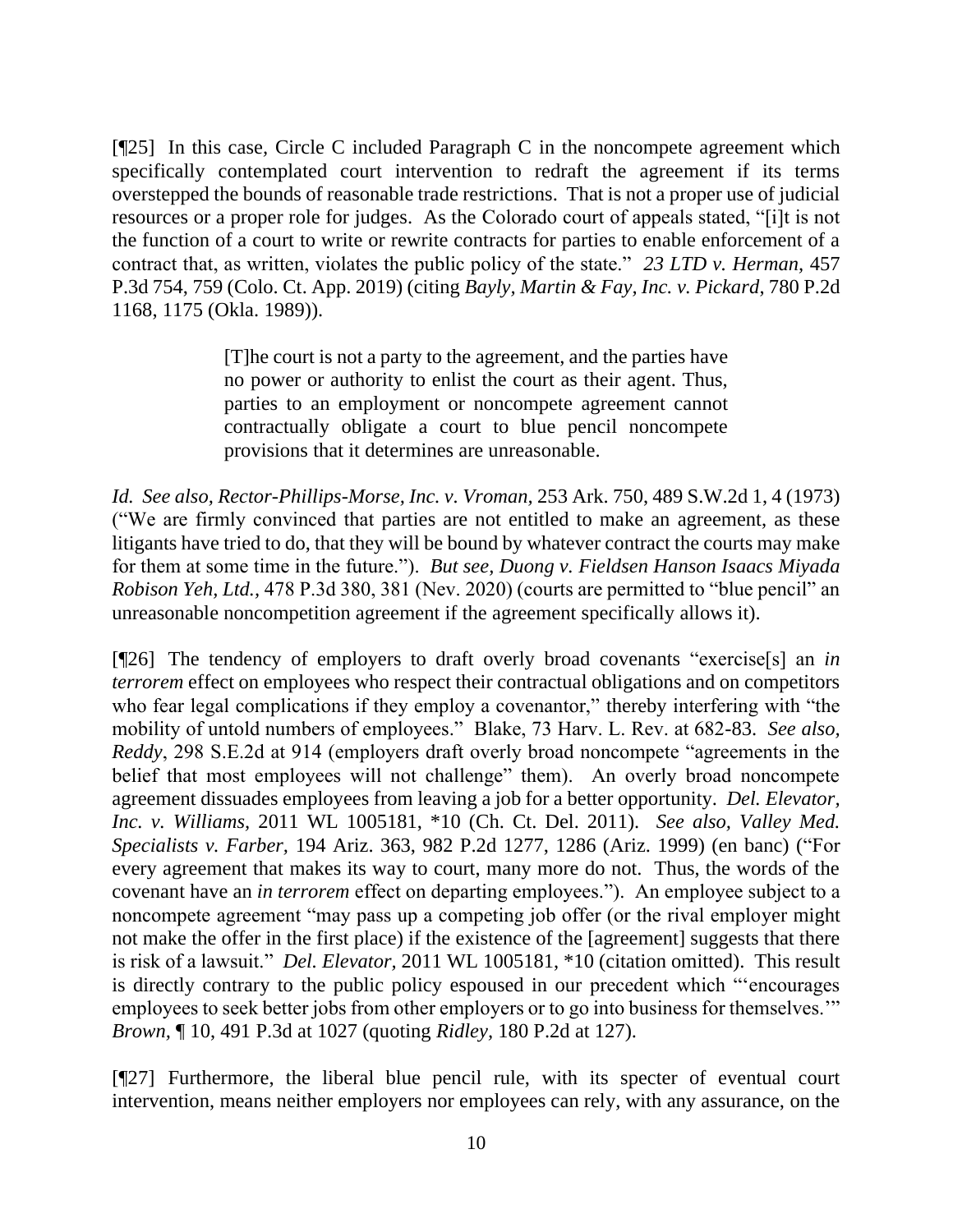specific terms of the agreements they execute. *See Golden Rd. Motor Inn,* 376 P.3d at 157 (courts' refusal to use the blue pencil to make unreasonable noncompete agreements enforceable "avoids the possibility of trampling the parties' contractual intent"). *See also, Unlimited Opportunity, Inc. v. Waadah,* 290 Neb. 629, 861 N.W.2d 437, 441 (2015) (allowing revision of contracts through the blue pencil rule "creates uncertainty in [employment contracts,] increases the potential for confusion by parties to a contract, and encourages litigation of noncompete clauses in contracts"); Pivateau*,* 86 Neb.L.Rev. at 691 ("The blue pencil doctrine creates confusion for employees, employers, and the court system. The problem arises out of the fact that it is impossible to predict the construction of a noncompete agreement accurately."). Future litigation may well result in enforcement of a noncompete agreement with terms different from those agreed to by the parties. *See Prod. Action Int'l, Inc. v. Mero,* 277 F.Supp.2d 919, 923-24 (S.D. Ind. 2003) ("'[T]he court may not create a reasonable restriction under the guise of interpretation [of a noncompete agreement], since this would subject the parties to an agreement they had not made.'" (quoting *Young v. Van Zandt,* 449 N.E.2d 300, 304 (Ind. App. 1983)). *See also*, Pivateau*,*  86 Neb.L.Rev. at 674 ("the blue pencil doctrine . . . creates an agreement that the parties did not actually agree to"). The liberal blue pencil rule, therefore, creates uncertainty in the business environment, undermining the very policy the rule was intended to serve.

[¶28] The doctrine of *stare decisis* does not obligate us to follow precedent that is unjust, clearly contrary to plain and obvious principles of law, or has proven unworkable. *McCallister,* ¶ 21, 440 P.3d at 1084. The liberal blue pencil rule adopted in *Hopper* is contrary to traditional contract law, has worked an injustice on employees, and has contributed to uncertainty in business relationships by encouraging employers to draft overly broad, unreasonable restraints on trade. The law's general distaste for agreements in restraint of trade and assignment to the employer of the duty to show any restraint is reasonable should extend to all terms of the agreement. By rejecting the liberal blue pencil rule, we encourage employers to incorporate only reasonable trade restraints into their employment contracts and to assure such restraints are reasonably tied to legitimate interests requiring protection. Kenneth R. Swift, *Void Agreements, Knocked-Out Terms, and Blue Pencils: Judicial and Legislative Handling of Unreasonable Terms in Noncompete Agreements,* 24 Hofstra Lab. & Emp. L.J. 223, 246 (2007) (rejection of the blue pencil rule encourages careful drafting of restraints to avoid the possibility the entire noncompete agreement will be declared void).

[¶29] We, therefore, overrule *Hopper's* adoption of the liberal blue pencil rule. Returning to our roots, a noncompete agreement which includes unreasonable restrictions on trade violates public policy and is invalid. *Brown*, ¶ 10, 491 P.3d at 1027. The employer has the duty of proving all the terms of the noncompete agreement are reasonable and, therefore, enforceable. Wyoming courts will no longer exceed the scope of their traditional authority in contract interpretation by redrafting noncompete agreements to bring them within the bounds of reason.